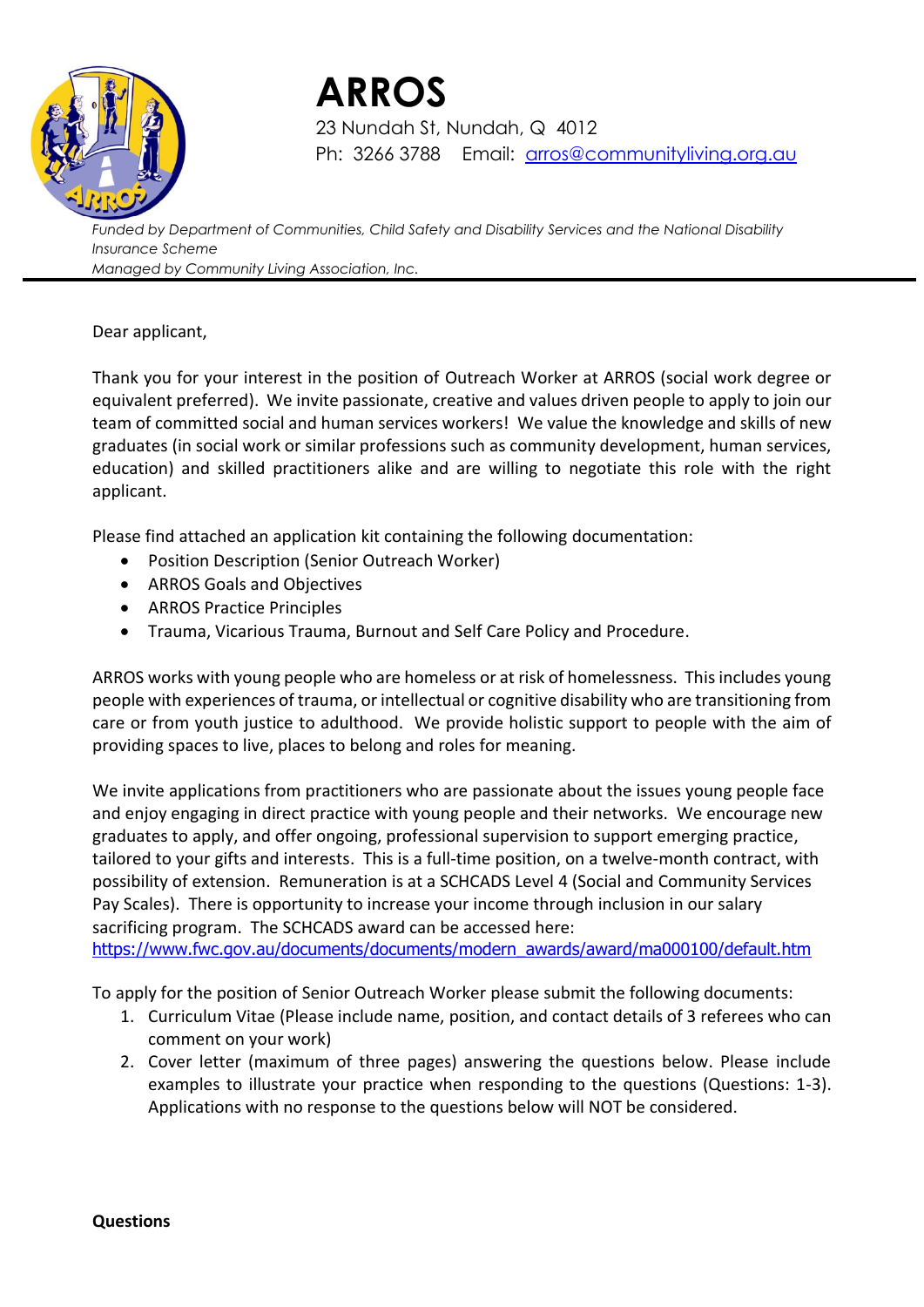- 1. Why do you want to be a Senior Outreach Worker in the ARROS Team?
- 2. What values do you bring to practice (practice framework) and what is your experience working with people from a marginalised background?
- 3. How do you operate as a member of a team, including any teams and stakeholder groups you are current in?
- 4. Do you currently have a driver license and a vehicle, which can create a safe, confidential workplace whilst transporting people?

#### **Further Information:**

Appointment to the position of ARROS Senior Outreach Worker will be subject to a Blue Card 'Working with Children Check' and 'Yellow Card Exemption' and 'NDIS Worker Screening Clearance.' Prior to start date, the successful candidate must have blue card and NDIS Worker Clearance Card and provide a certificate to demonstrate completion of NDIS Worker Orientation Module "Quality, Safety and You".

Prior to start date, the successful candidate must have been fully vaccinated (Covid19 Vaccination) as per Public Health Order.

Applications are due by 9am Monday 13<sup>th</sup> June 2022. Shortlisted applicants will be interviewed on Wednesday 15<sup>th</sup> June 2022. Please forward applications in writing to CLA Co-ordinator 5 Nundah Street Nundah Q 4012 or to [reception@communityliving.org.au](mailto:reception@communityliving.org.au)

Should you wish to enquire further about this position or have any questions about what it is like to work for ARROS or Community Living Association, we welcome your phone call! Please contact Renee Mills on 3266 3788 or 0407 385 701.

Yours sincerely,

\_\_\_\_\_\_\_\_\_\_\_\_\_\_\_

Renee Mills

Renee Mills ARROS Team Leader (Acting)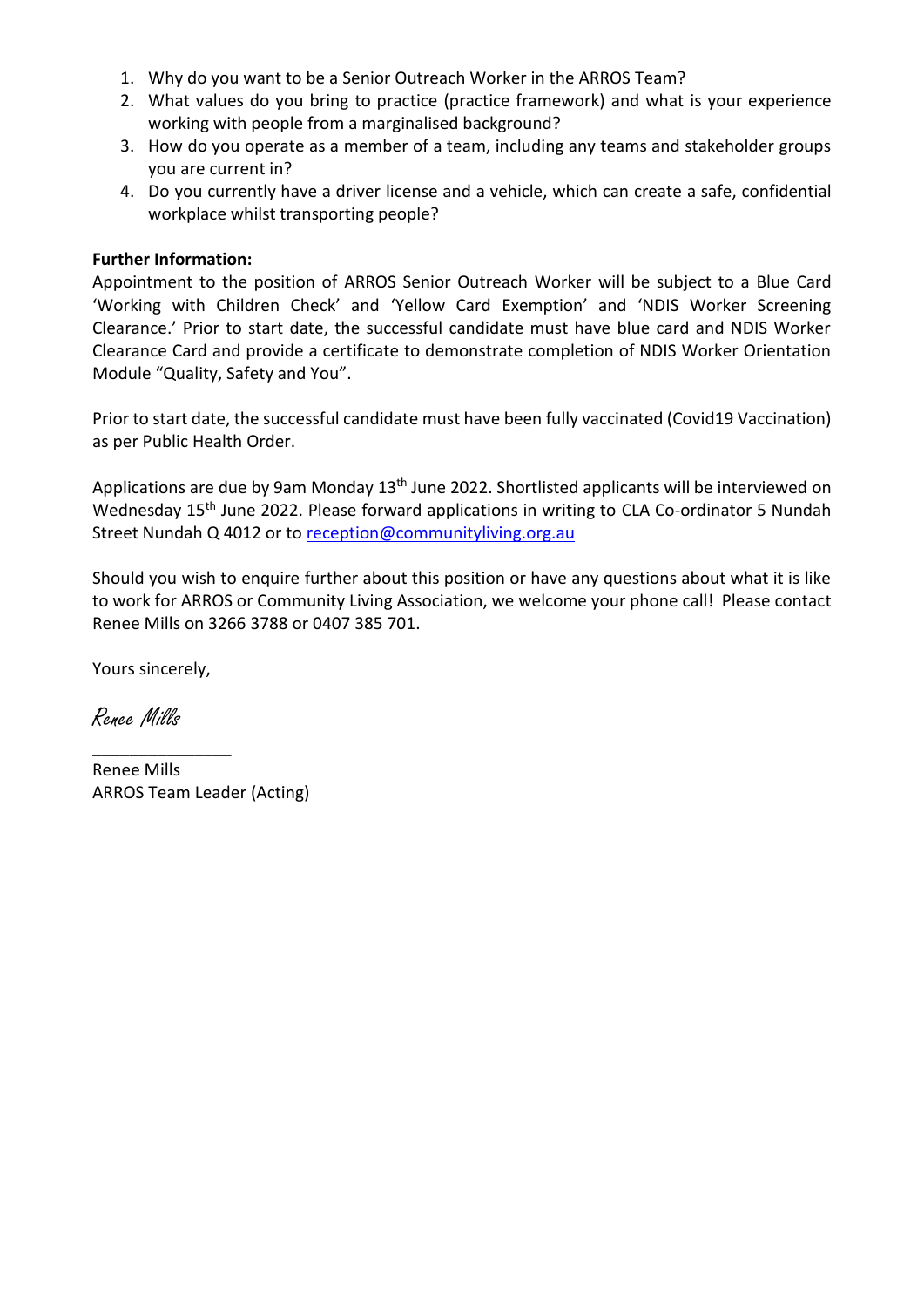# **Community Living Association Role Description (Abridged version)**

### **Outreach Worker**

#### **Purpose of the Position**

ARROS works with marginalised young people who have an intellectual/cognitive disability, their families and significant others, and community members to address issues limiting the young person's quality of life, in particular isolation and vulnerability to exploitation and abuse.

The Arros Outreach worker is responsible for leading case work with young people to enable their access to information and resources and sustaining ongoing relationships to address issues that negatively impact on the young person's ability to live safe and meaningful interdependent adult lives.

#### **Characteristics and Features**

The Outreach worker will:

- Exercise initiative and judgement in developing case work with young people including undertaking assessment, planning for intervention and ongoing evaluation.
- Work independently to conduct holistic assessments, problem-solve and respond to young people with complex needs.
- Actively contribute specialised skills and knowledge, as outlined in the role requirements, internally and externally, and support other practitioners in the team.
- Use discipline skills and knowledge to work with people engaged in multiple and complex systems, e.g. NDIS, Child Safety, Youth Justice/Criminal Justice, Housing, Centrelink, Health, Mental Health
- Manage time, set priorities, plan and organise their work, engage in your own professional supervision, and supervise other staff/students as required.
- Advocate, coordinate and communicate effectively with internal and external stakeholders in complex systems.
- Engage in critical reflection individually, and as part of a team, to develop practice and practice responses to enhance outcomes for young people.
- Work both autonomously and in collaboration with the Arros Team and external stakeholders.

#### **Responsibilities**

- Proactive outreach to provide direct support to young people with complex support needs to actively support them to address barriers to achieve goals.
- Apply CLA's Practice Framework, ARROS' Practice Framework, and CLA's Policies and Procedures in the work, to ensure best practice and to 'champion' the rights, needs and hopes of the young people we work with, and contribute to their development.
- Engage in crisis intervention using trauma-informed practice skills, including de-escalation, harm minimization, risk assessments and safety planning.
- The ability to proactively develop knowledge and understanding of the systems impacting on young peoples' living, including NDIS, child protection and the justice system.
- Demonstrate a commitment to social justice and an understanding of how best to access, advocate for, and maintain services for young people with complex needs.
- Utilise communication and advocacy skills to enable young peoples' voices to be heard and ensure their access to resources.
- Network and collaborate with young people, families, significant others, community members and service providers to develop joint responses to the needs of marginalized young people who have an intellectual/cognitive disability.
- Respectfully and actively participate in regular and ongoing supervision, reflective practice through team meetings, staff development activities, and contribute to a positive work environment.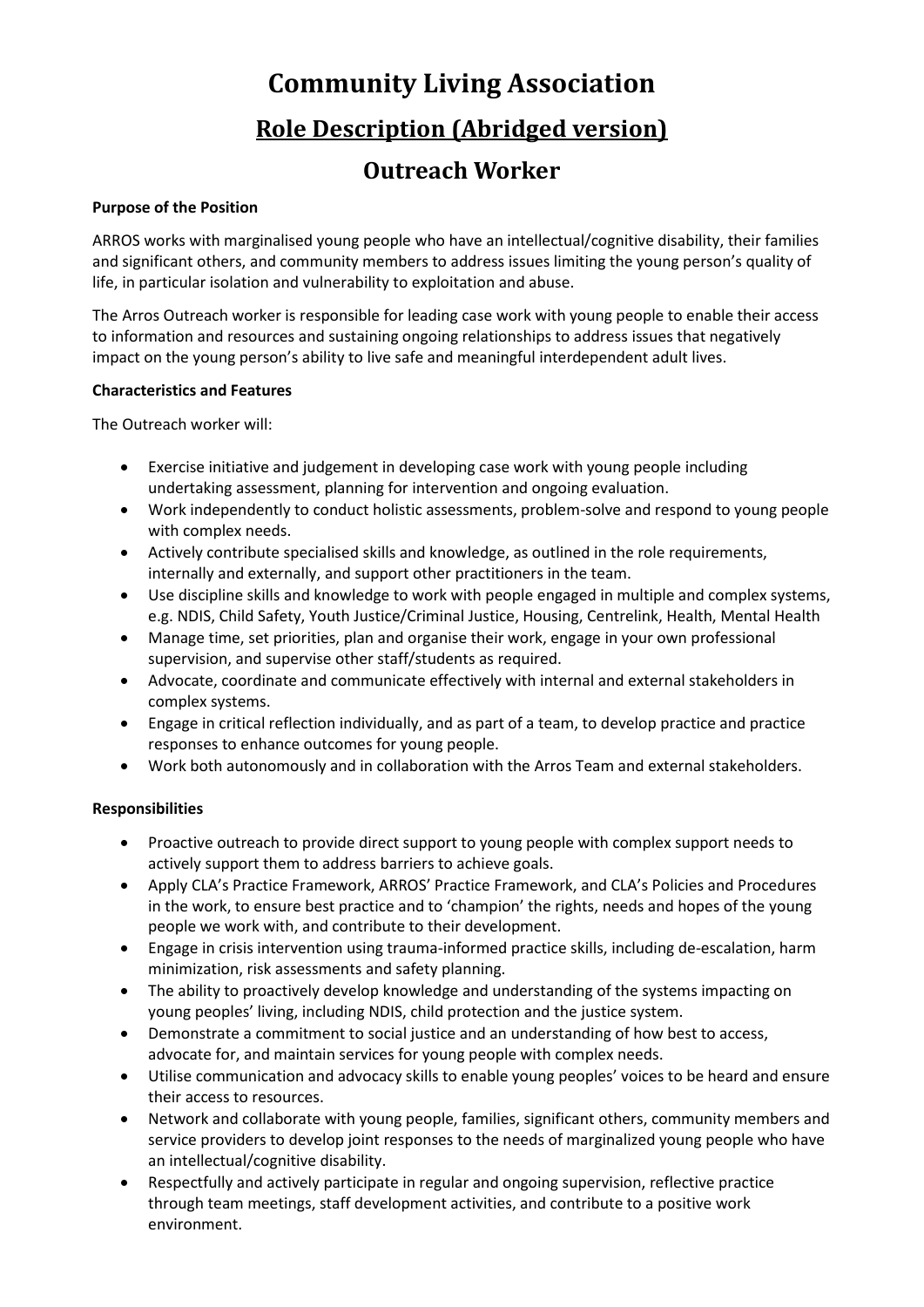• Work as a member of the ARROS team, including providing back-up support and/or assistance to other team members as required; particularly when continuity of service delivery is compromised.

#### **Requirements**

- Tertiary qualification in social work, human services, or a related discipline.
- Specialised knowledge and/or experience in developmental practice and working with people with an intellectual, cognitive and/or psychosocial disability.
- A comprehensive understanding and skills in the Helping Process, Relational Practice, Trauma-Informed Practice, Crisis Intervention and Capacity Building Framework.
- A commitment to social justice and an ability to use advocacy skills in practice.
- Sound knowledge and skills in working with people from culturally and linguistically diverse backgrounds, Aboriginal and Torres Strait Islanders, and the LGBTIQ community.
- Driver's License and use of own vehicle for work purposes (mileage reimbursed as per SCHADS Award)
- NDIS Worker Orientation Module certificate of completion
- Yellow Card, Yellow Card Exemption OR NDIS Worker Screening Clearance
- Blue Card "Working with Children Check"

#### **Accountability**

- The Outreach Worker is accountable to the ARROS Team Leader
- They are required to follow CLA's Policy and Procedures and statutory requirements.
- In accordance with the Staff Supervision and Staff Development Policy, regular supervision will occur with the Team Leader.
- Workers will be supported with opportunities for ongoing professional development.



### *ARROS GOALS*

To join with…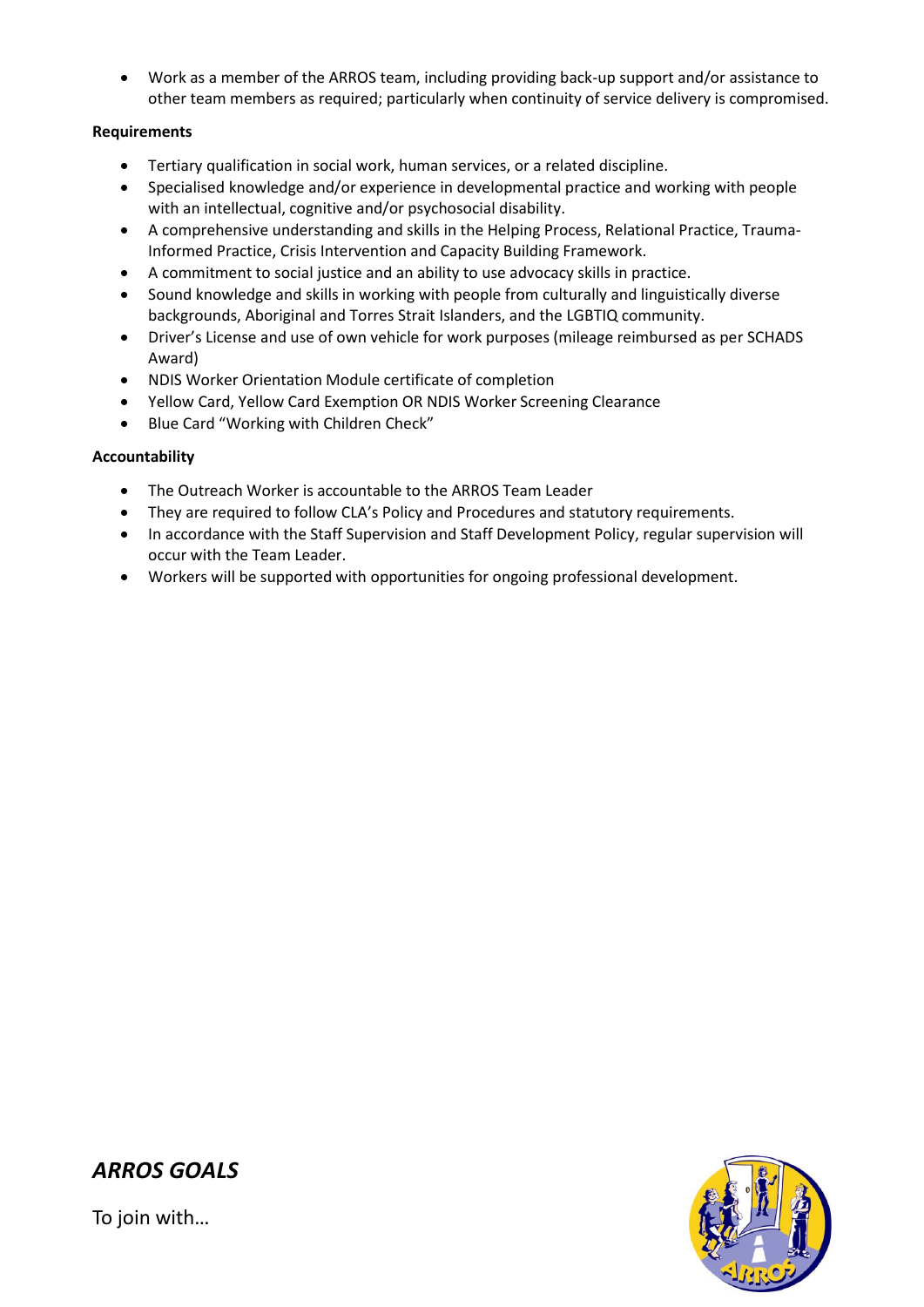- **槽轴** Young People with a cognitive disability,
- $\parallel$  **#** their Families and Significant Others, and
- **槽轴** Communities,

…to create spaces to live, places to belong and roles for meaning.

## *ARROS OBJECTIVES*

1. To locate **accommodation** options for young people with a cognitive disability that are:

- $\star$  Safe
- $\star$  Affordable
- $\star$  Accessible
- $\star$  Integrated in their local communities
- 2. To support young people with a cognitive disability to re-build and strengthen existing **relationships**, and to develop new relationship opportunities that are additional to ARROS relationships.
- 3. To identify **roles and opportunities** for young people with a cognitive disability to participate in communities, in ways that enable people to:
	- $\star$  Contribute
	- $\star$  Be valued
	- $\star$  Be responsible
	- $\star$  Demonstrate and discover gifts
	- $\star$  Experience a sense of personal meaning
- 4. To support and challenge the **capacity of communities** to:
	- \* Welcome
	- $\star$  Include
	- $\star$  Resource
	- $\star$  Support
	- $\star$  Respect

…young people with a cognitive disability.

- 5. To develop, share, and review **ARROS practice**, including:
	- $\star$  Practice methodologies
	- $\star$  Knowledge base
	- \* Research



## **ARROS PRACTICE PRINCIPLES**

**1. ARROS practice is based on RELATIONSHIP BUILDING**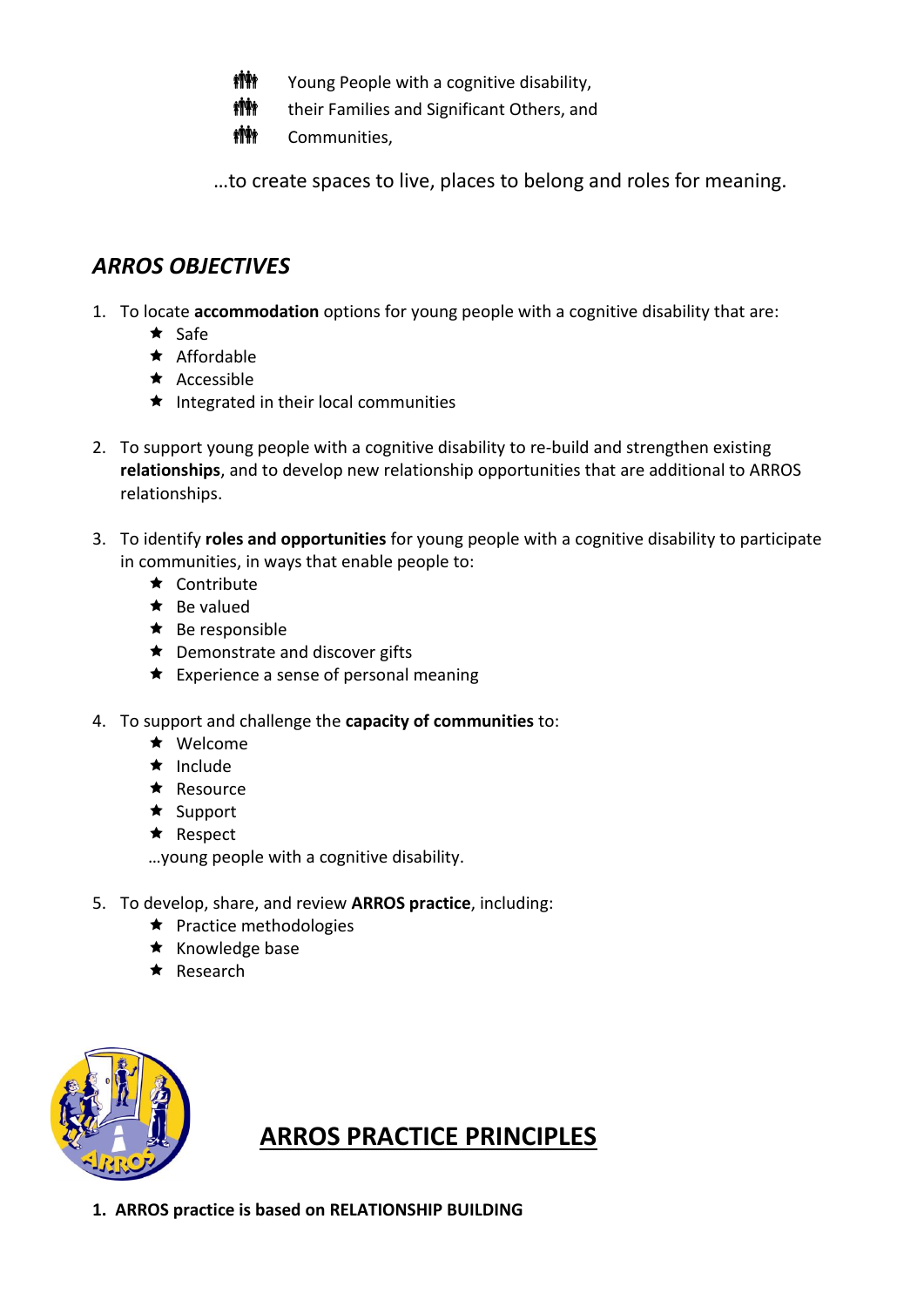- a. With young people with a cognitive disability, in their space, acknowledging their reality, and supporting their goals.
- b. With their current relationships and communities, to assist them to support the young person.

#### **2. ARROS practice is based on COMMITMENT**

- a. To young people with a cognitive disability, and their supporters, over the long term.
- b. To purposeful and mutually negotiated work.

#### **3. ARROS practice is based on RESPECTING**

- a. The abilities, talents, and gifts that young people with a cognitive disability have to contribute to their significant relationships and communities.
- b. The ability of supporters and communities to include, engage with, and welcome young people with a cognitive disability.

#### **4. ARROS practice is based on BUILDING RESOURCES AND CAPACITY**

- a. With young people with a cognitive disability to achieve a space to live, a place to belong and a meaningful role.
- b. With families, significant others, and communities to enable them to support young people to achieve a space to live, a place to belong and a meaningful role.

#### **5. ARROS practice is based on FLEXIBILITY**

- a. Recognising that each young person's situation may require a unique response.
- b. Recognising that there are many types of relationship and community, and each can welcome young people in a variety of unique and flexible ways.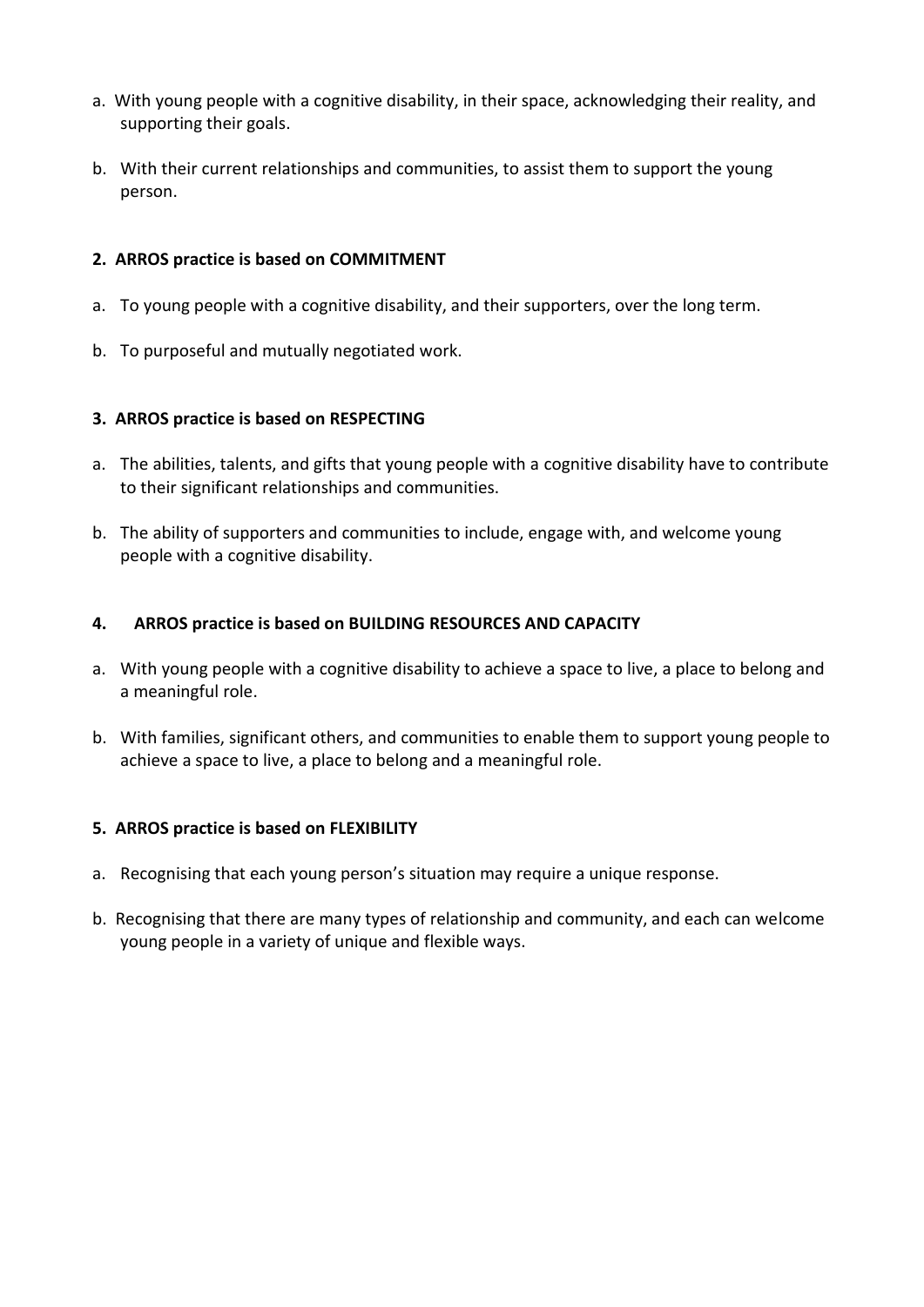# **Community Living Association**

# POLICY AND PROCEDURES

## Trauma, Vicarious Trauma, Burnout and Self-Care

#### **PREAMBLE**

Work in community services and at CLA can be stressful and tiring as well as fulfilling and rewarding. The work at CLA can also involve working with people who have experienced trauma and may be experiencing trauma on a continuing basis. Work at CLA can also at times include involvement in situations where workers (paid staff) and volunteers may feel personally threatened. This happens rarely but can happen.

CLA identifies this potential not as a way of deterring people from working in the organisation but as a reality which people should be prepared for.

We encourage prospective workers, including students at CLA to reflect on their personal history of trauma and whether a) this might prevent them applying for a job at CLA or b) whether it is something they consider in their self-care plans. Prospective workers are encouraged to reflect on how they will plan for an appropriate work/life balance, monitor their sleep and self-care plans; if you are successful in being offered a position at CLA we will support you to reflect on these matters.

#### **POLICY**

CLA recognises the potential for burnout, vicarious trauma and trauma impacts of this work and will work with its workers to maintain appropriate self-care.

#### **PROCEDURE**

- Applicants for work at CLA will receive a copy of this policy and procedure as part of the Application Pack – included in Recruitment Checklist.
- **•** Interview processes will include questions related to potential for exposure to vicarious trauma and trauma.
- This policy will be included in Induction Checklist.
- Supervision will include checking with workers on self-care plans and strategies. This will be written into every supervision agreement. (See Supervision Agreement).
- Workers are encouraged to consult resource material on burnout/vicarious trauma and trauma/self-care and sleep hygiene. (See Related Documents).
- **•** Team Leaders and workers are reminded that if there are concerns about worker safety then safety plans need to be established. (See Section 2.4.12 Outreach Worker Safety Policy).